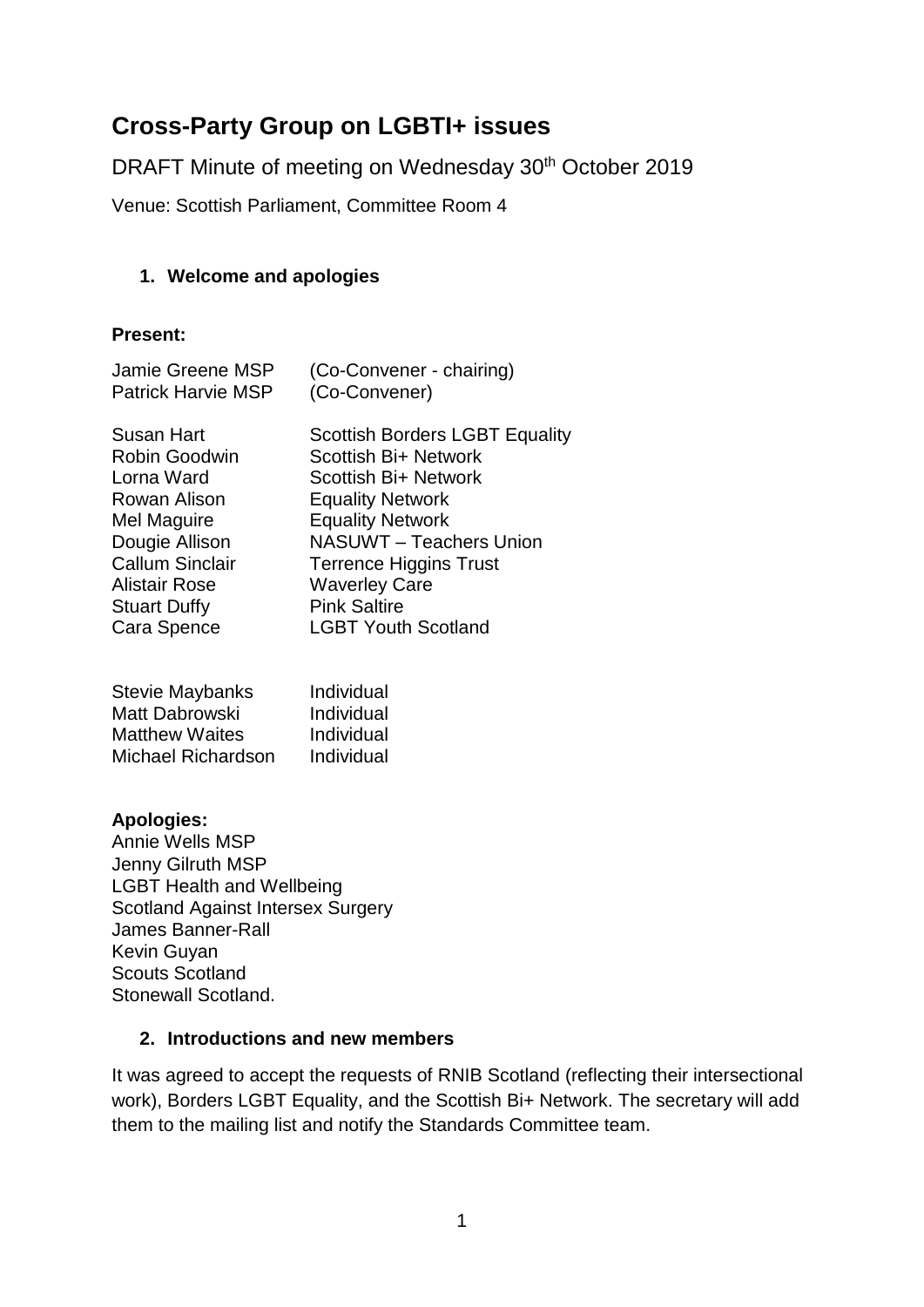# **3. Minute of previous meeting (8 th May 2019 and AGM 25th September 2019)**

The group approved both the minute of the  $8<sup>th</sup>$  of May 2019 and the Minute of the AGM on the 25<sup>th</sup> September 2019. It was noted that, since the 8th May minute was circulated by email, one mistake had been notified and rectified – that LGBT Borders gave their apologies for the meeting. The minutes have been corrected.

# **4. Matters arising from the previous meeting**

No matters arising.

## **5. Bisexual issues, with a presentation from the Scottish Bi+ Network and Equality Network.**

An in depth presentation was given by Lorna Wood and Robin Goodwin of the Scottish Bi+ Network.

In this presentation, Lorna and Robin discussed the work that they deliver:

They are a self-funded network of volunteers with the aim to raise Bi+ visibility and increase awareness of the issues facing the Bi+ community. Since they formed in September 2018 they have been supporting the Bi+ community in Scotland. In just a short time they have organized events, attended prides, liaised with other groups and built an online presence. They have marched in prides across Scotland with their #BWithTheT banner. They have had film screenings with Q&As on Bi+ representation. They have built links with various organisations and helped promote events to the Bi+ community.

They discussed the statistics on Bi+ people in Scotland stating: "It is hard to estimate the number of bi+ people, as people are often closeted, or use a term other than bisexual to describe their sexual orientation. For example, when asked in a YouGov poll to tick the box corresponding to their sexuality, just 2% said that they identified as bisexual, but when asked to place themselves on the Kinsey Scale\* 19% identified as behaviourally bisexual. When asked further questions about attraction, including 'If the right person came along at the right time, do you think it is conceivable that you could be attracted to a person of the same sex?' 38% said that it was possible. This rises to 47% in the 18-24 age range. It appears that younger people are identifying as bi+ due to increased education and visible role models. Also, due to the poor physical and mental health outcomes for bi+ people, this could account for why there appear to be less older people bi+ people".

Lorna Wood and Robin Goodwin discussed harmful stereotypes in relation to Bi+ people, including; "Bisexuality doesn't exist." "Pick a side." "Bi women are just straight girls looking for attention." "Bi men are actually gay and scared of coming out." "Greedy." "Slutty." "Untrustworthy." "Cheaters." "You're just confused." "It's just a phase." "You'll grow out of it." "Bisexuality is transphobic." "Bisexuality doesn't include non-binary genders."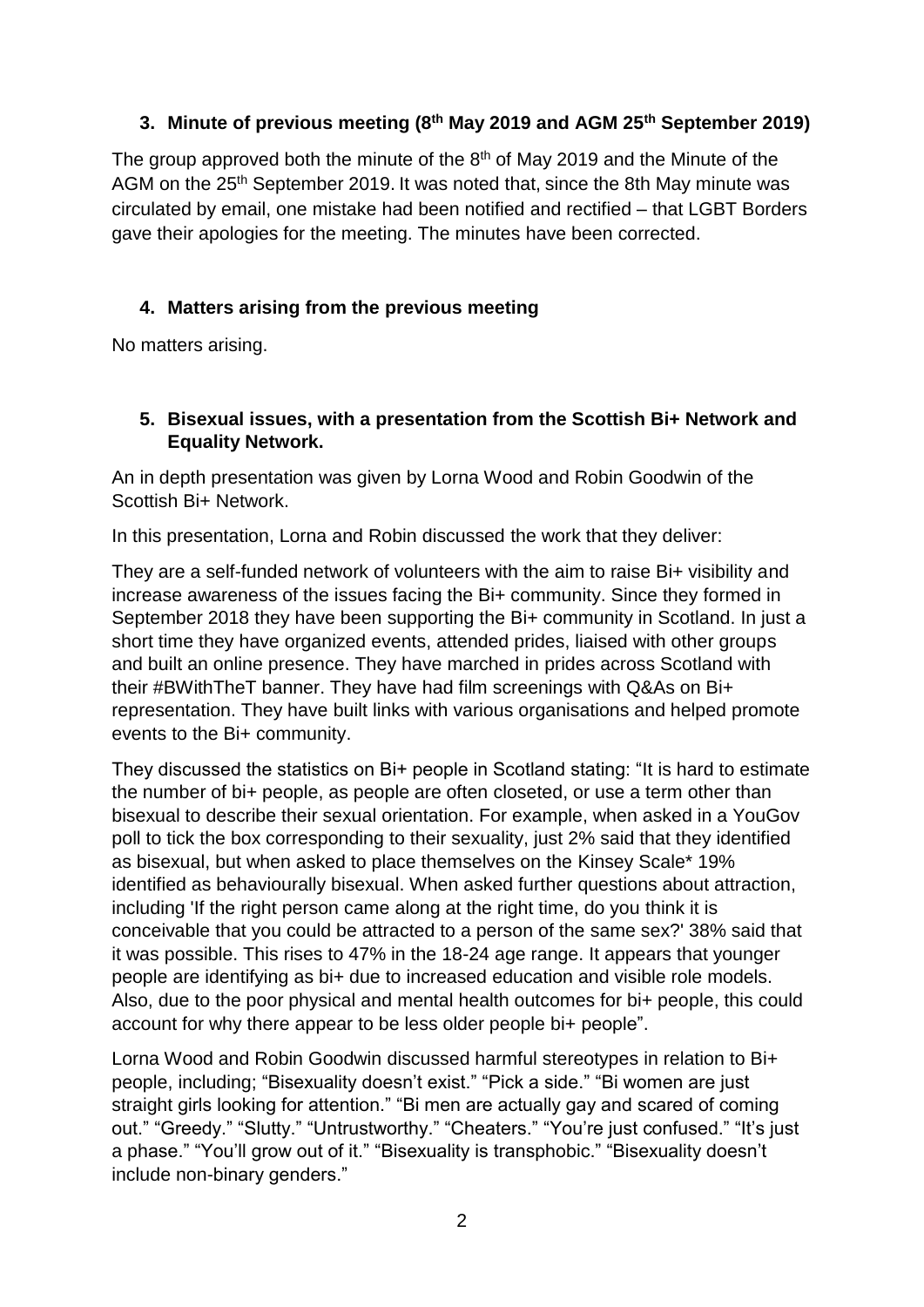Lorna and Robin discussed isolation in relation to bi-people:

- 66% of bisexuals feel that they are either 'a little' or 'not at all' part of an LGBT community
- 69% of bisexuals feel that they are either 'a little' or 'not at all' part of a straight community
- 85% of bisexuals feel that they are either 'a little' or 'not at all' part of a bisexual community, due to a lack of local groups, and a lack of mainstream funding for bisexual specific work

They also stated that bi+ people are more likely to be closeted. They highlighted bi+ erasure as a significant issue: Bi+ people are often assumed to be covered by existing provisions for gay men and lesbians.

They said that large campaigns that focus on protected characteristics often forget about biphobia, or assume that it is covered under homophobia. For example, the Scottish Government's hate crime awareness campaign, 'Hate has no home in Scotland' had no mention of biphobia in any of the adverts or accompanying website and videos.

Lorna and Robin discussed the lack of information and resources on the issue:

- Lack of positive or diverse representation in the media
- Lack of bi+ specific information, resources, and support from service providers, including LGBTQ+ organisations
- Lack of input into information and resources by actual bi+ people
- More schools are making a point of including LGBTQ+ issues in their curriculum, but these are often heavily or solely focused on lesbian and gay issues, and do not explicitly cover or address Bi+, trans or non-binary issues

Poor mental health outcomes were also discussed:

Bisexual men and women are six times more likely to report seriously considering suicide at some point in their lives, compared to four times for gay men and lesbians compared to their heterosexual counterparts.

A quarter of bisexual adults have attempted suicide, four times the rate of heterosexuals, comparatively the suicide attempt rate for gay men and lesbians is twice the rate of heterosexuals.

Bisexual identified people, and behaviourally bisexual people are more likely to have mood and anxiety disorders.

Poor mental health had a link to poverty due to lack of ability to work.

Lorna and Robin shared statistics showing a high level of sexual and domestic violence against Bi+ people: 61% of bi women, 44% of lesbians, and 35% of heterosexual women have experienced rape, physical violence, and/or stalking by an intimate partner. 37% of bi men, 26% of gay men, and 29% of heterosexual men have experienced rape, physical violence, and/or stalking by an intimate partner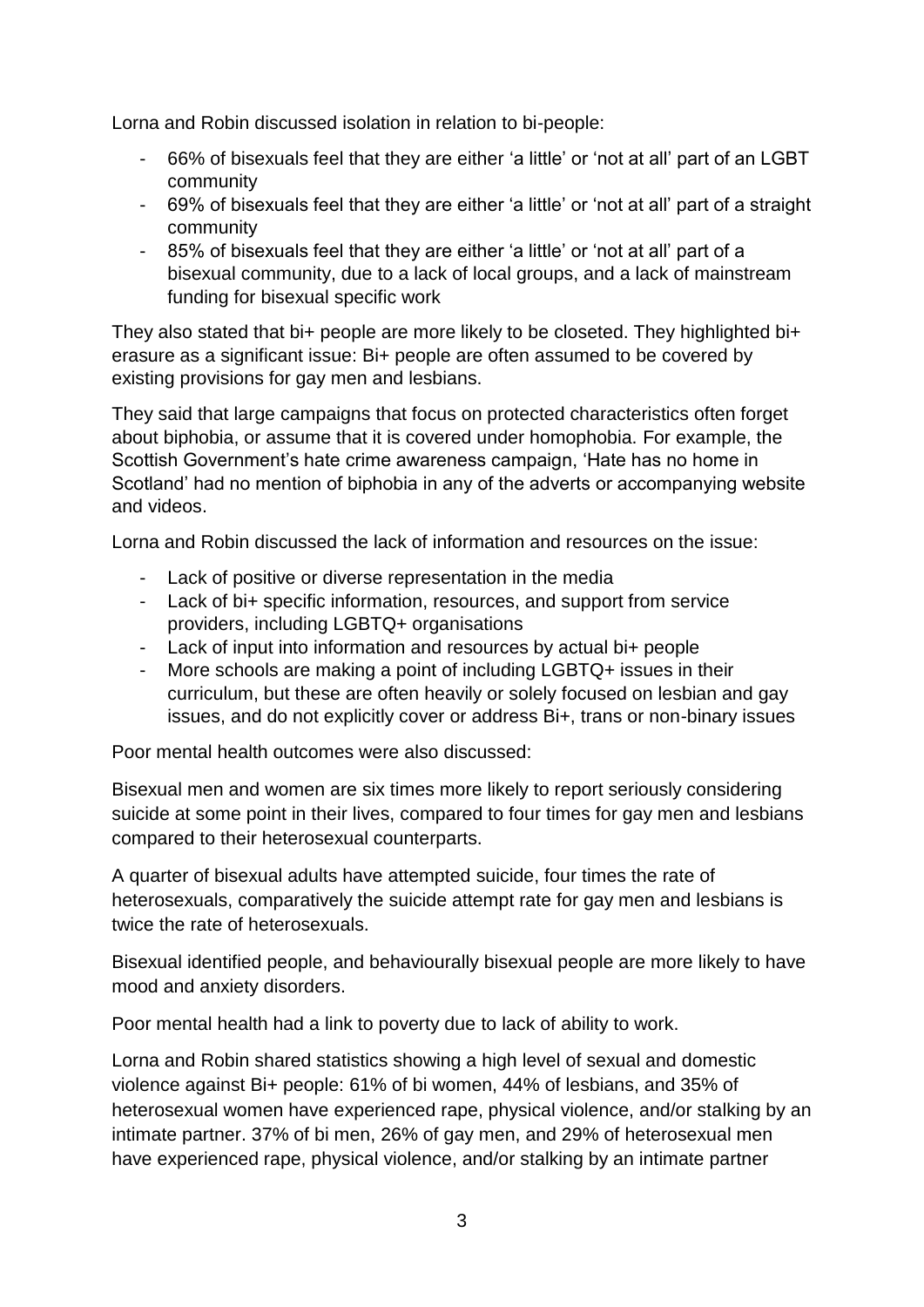46% of bi women, 17% of heterosexual women, and 13% of lesbians have experienced rape by any perpetrator. 75% of bi women, 46% of lesbians, and 43% of heterosexual women have experienced sexual violence by any perpetrator. 47% of bi men, 40% of gay men, and 21% of heterosexual men have experienced sexual violence by any perpetrator.

It was stated that there is little or no understanding of Bi+ people from service providers in Scotland: 'The services where we are most likely to disclose our sexuality, LGBT services, and the NHS, are also where we are most likely to experience biphobia. Lack of bi+ specific services (either as stand-alone organisations, or specific projects within larger organisations) leads to a feeling within the community that there are no services available to us.'

It was also stated that there is a chronic lack of funding or resources for bi+ specific projects internationally. There is also a lack of research on people who are Bi+.

Robin and Lorna provided advice on how to improve outcomes for bi+ people in Scotland:

- Support bi+ specific projects, groups and organisations
- Support bi+ specific resources so that services and employers can become more explicitly inclusive of bi+ people
- Make government funded awareness campaigns explicitly inclusive of bi+ people, including areas where bi+ people are disproportionately at risk. e.g. domestic violence, rape/sexual assault, and mental health
- Domestic violence and rape crisis services must be proactive in supporting bi+ survivors, and work with the bi+ community
- Mental health organisations need to be proactive in supporting bi+ people, and work with the bi+ community
- Considering including training and education on bi+ issues for staff and volunteers
- Fund bi+ specific research, and actively encourage and fund bi+ researchers
- Bi+ specific resources embedded through out the school curriculum at all ages
- Training for teachers, and auxiliary personnel
- Guidance for LGBTQ+ school groups on how to be bi+ inclusive

## **Updates on other matters/ AOB**

Shirley-Anne Somerville MSP is currently updating (not replacing) guidance in schools on supporting young trans people.

There is to be more bi specific content in research done by LGBT Youth Scotland and will be having a closer look at data concerning bi people.

Waverley Care is planning more rural events.